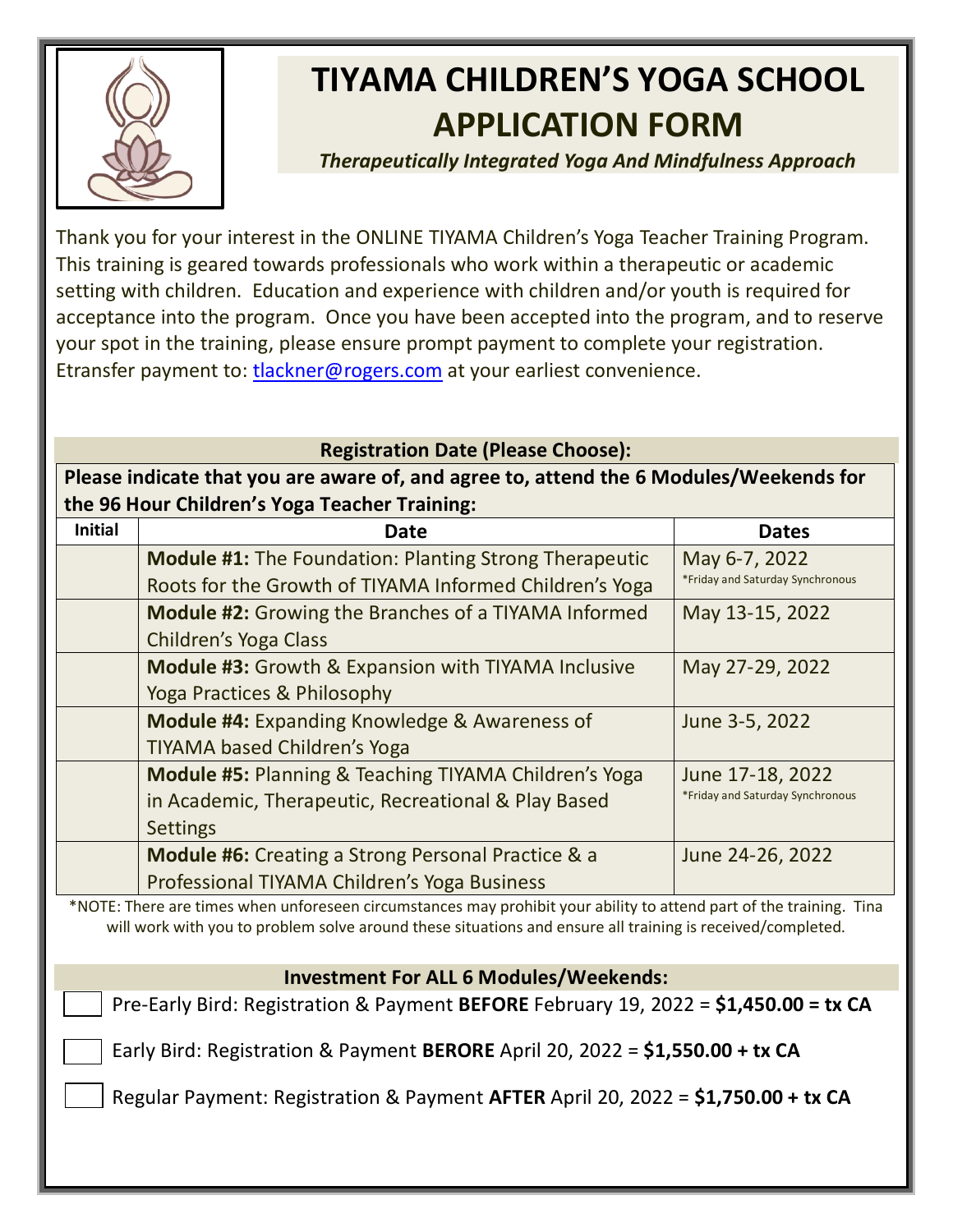| <b>Participant Information:</b> |                                                                                                           |  |  |
|---------------------------------|-----------------------------------------------------------------------------------------------------------|--|--|
| <b>Participants</b>             |                                                                                                           |  |  |
| Name:                           |                                                                                                           |  |  |
| <b>Home Address:</b>            |                                                                                                           |  |  |
|                                 |                                                                                                           |  |  |
| Telephone:                      | Cell:<br>Home:                                                                                            |  |  |
| Email:                          |                                                                                                           |  |  |
| *REQUIRED* for                  |                                                                                                           |  |  |
| online training                 |                                                                                                           |  |  |
| How did you                     | Facebook $\Box$ Humber $\Box$ CAPT<br>$\Box$ OACYC<br>$\Box$ Website<br>$\Box$ OAMHP<br>$\vert \ \ \vert$ |  |  |
| find out about                  | $\Box$ Friend $\Box$ Martin Luther University College<br>Instagram                                        |  |  |
| the Online                      | Other:<br>$\Box$                                                                                          |  |  |
| Training?                       |                                                                                                           |  |  |
| What is your                    | Daily practice $\Box$ 3-4 times/week $\Box$ 1-2 times/week                                                |  |  |
| experience with                 | 1-3 times/month $\Box$ Every so often $\Box$<br>Rarely<br>$\perp$                                         |  |  |
| Yoga?                           |                                                                                                           |  |  |
| What is your                    | Regular daily work with children/teen                                                                     |  |  |
| experience with                 | Work with children/teens half time during the week                                                        |  |  |
| <b>Children/Teens?</b>          | Minimal time with children/teens                                                                          |  |  |
| What is your                    | Teacher $\Box$ Psychotherapist $\Box$ Play Therapist $\Box$ Social Worker                                 |  |  |
| profession?                     | Early Childhood Educator $\Box$ Child & Youth Worker $\Box$ Student                                       |  |  |
| <b>Please identify</b>          |                                                                                                           |  |  |
| how you see                     |                                                                                                           |  |  |
| this training                   |                                                                                                           |  |  |
| fitting in to your              |                                                                                                           |  |  |
| life (personally                |                                                                                                           |  |  |
| or                              |                                                                                                           |  |  |
| professionally):                |                                                                                                           |  |  |
| <b>Please share</b>             |                                                                                                           |  |  |
| why you want                    |                                                                                                           |  |  |
| to take this                    |                                                                                                           |  |  |
| training:                       |                                                                                                           |  |  |
|                                 |                                                                                                           |  |  |
|                                 |                                                                                                           |  |  |